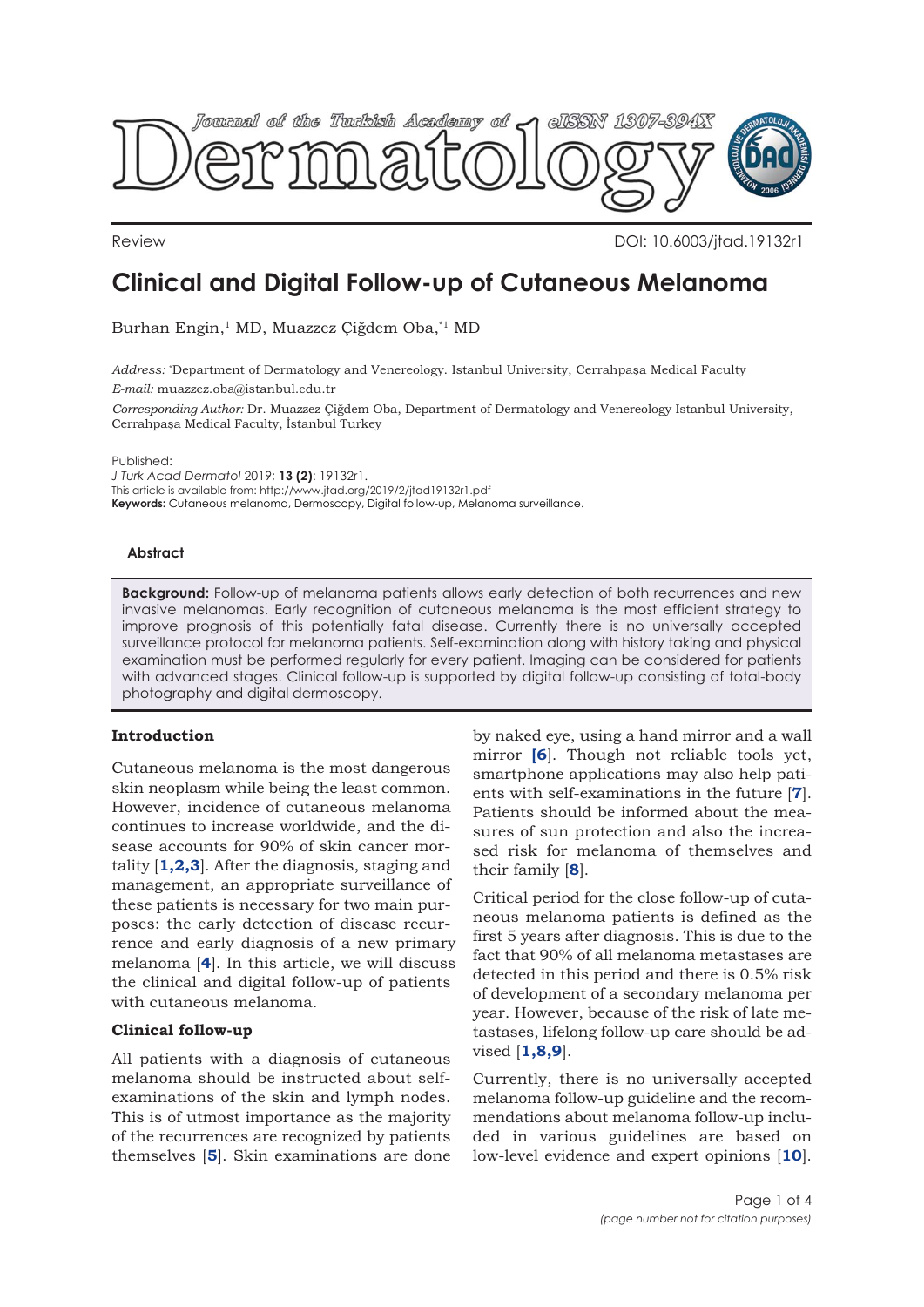In clinical practice, National Comprehensive Cancer Network (NCCN) guidelines are one of the most commonly recognized guidelines.

According to NCCN guidelines, stage 0 patients should be evaluated annually by history taking and physical examination. History taking and physical examination should be done every 6-12 months for the first 5 years when following-up stage IA and IIA patients. If the physical examination yields equivocal results, assessment by regional lymph node ultrasound can be performed. For stage IIB-IV melanoma, history taking and physical examination should be performed every 3-6 months for the first 2 years and every 3-12 months for the following 3 years. Annual clinical examinations are recommended after 5 years. Consideration of imaging modalities including chest x-ray, chest/abdominal/pelvic computed tomography (CT) with intravenous contrast or whole body positron emission tomography (PET) with or without brain MRI is recommended every 3-12 months. Imaging is not recommended beyond 3-5 years if the patient is asymptomatic [**[11](#page-2-0)**]. Follow-up strategies of NCCN guideline are summarized in (**Table 1**).

Recommendations for imaging modalities differ widely among various melanoma guidelines. For instance, the American Academy of Dermatology does not advise routine imaging to follow-up asymptomatic patients, with the exception of high-risk patients. On the other hand, the guidelines for the Management of Melanoma in Australia and New Zealand recommend only ultrasound imaging for advanced cases. European Society for Medical Oncology suggests performing CT with or without PET scans in high risk patients [**[12](#page-2-0)**]. Despite these controversies, advanced stage patients are expected to benefit from imaging

tests. Recently, in a retrospective study, Kurtz et al. reported that routine whole body imaging detected 50% of recurrences for stage IIC and IIIA-C melanoma [**[13](#page-2-0)**].

## **Digital follow-up**

Digital follow-up of patients with a history of melanoma is a screening for these individuals who are at increased risk of developing new primary melanomas. Digital follow-up is an important adjunct to clinical examination and comprises total body photography and dermoscopy, the so-called "two-step method" discussed below [**[14, 15](#page-2-0)**].

Dermoscopy is superior to naked eye examination for the early detection of melanoma. Thus, routine management of pigmented lesions by means of dermoscopy is strongly recommended [**[16](#page-3-0)**]. Nevertheless, it may be impossible to differentiate incipient melanomas from melanocytic nevi clinically and dermoscopically. In a study evaluating the baseline and follow-up images of 499 melanocytic skin lesions, it was shown that 61% of melanomas were lacking any of the 8 positive features described by Menzies et al. at baseline imaging. However changes between current and previous images identified during follow-up helps detect melanoma while the lesions are still inconspicuous. By the use of sequential dermoscopic imaging melanomas lacking specific features to warrant excision may be recognized and removed at an early stage. Short term monitoring at an interval of 3 months is used for single melanocytic lesions that do not show specific dermoscopic features of melanoma but that are still considered as suspicious melanocytic lesions. In this technique, except for an overall increase or decrease in pigmentation due to sun exposure and for the change in the number of the milia-like cysts, identification of any change

| <b>Stage</b>        | Physical examination                                                                     | Routine imaging                                                |
|---------------------|------------------------------------------------------------------------------------------|----------------------------------------------------------------|
| Stage 0             | Annually                                                                                 | Not recommended                                                |
| <b>Stage IA-IIA</b> | 1st 5 years: every 6-12 months                                                           | Not recommended                                                |
|                     | After 5 years: annually                                                                  |                                                                |
| <b>Stage IIB-IV</b> | 1st 2 years: every 3-6 months<br>2-5 years: every 3-12 months<br>After 5 years: annually | Consider every 3-12 months<br>After 3-5 years: not recommended |

**Table 1.** Clinical Follow-op of Melanoma Patients as Recommended by NCCN Guidelines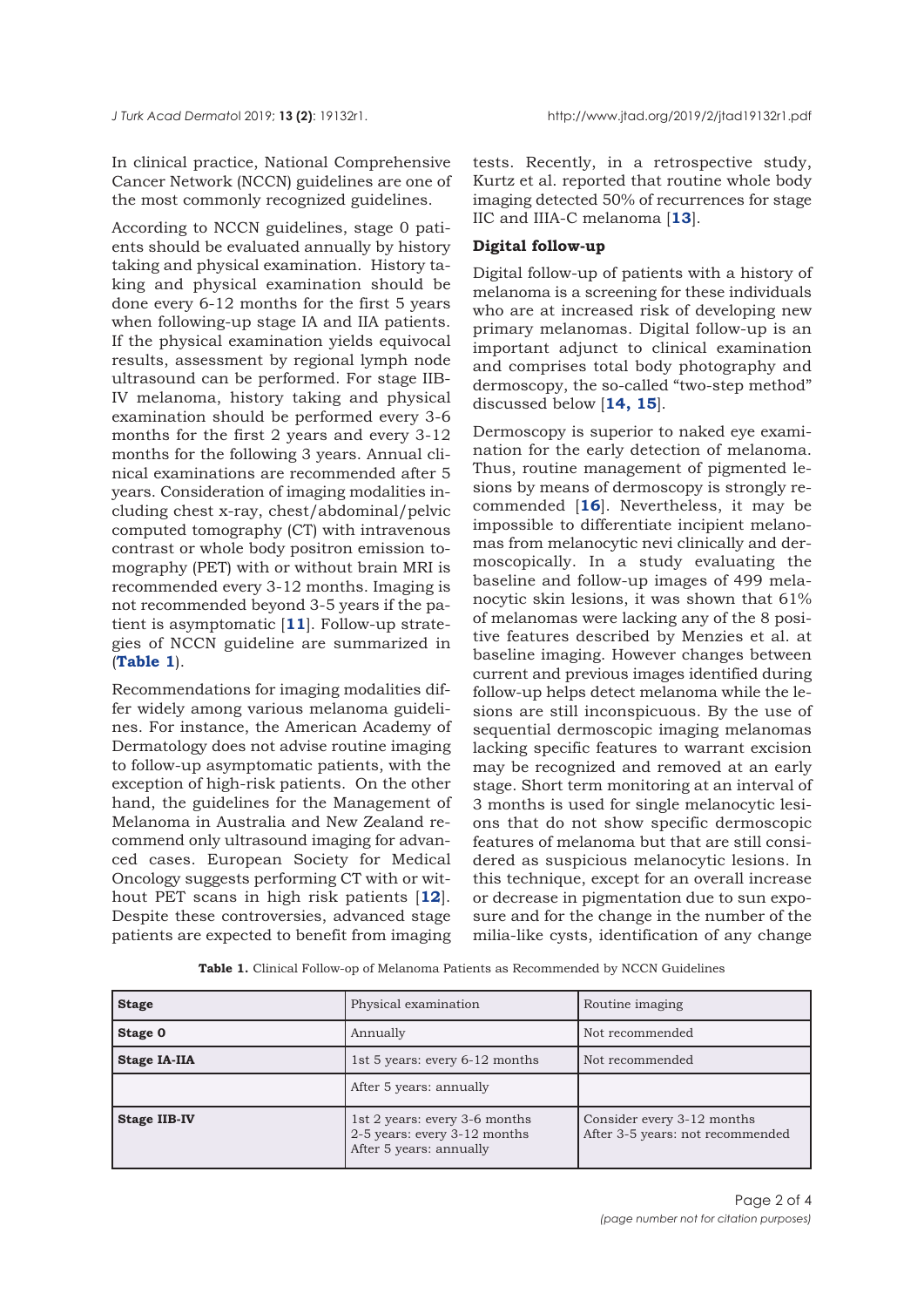<span id="page-2-0"></span>

warrants excision of the lesion. Medium and long-term monitoring at intervals of 6 and 12 months respectively aims at surveillance of multiple inconspicuous lesions in patients with multiple nevi and patients with high risk phenotypes. Asymmetrical enlargement, foca l changes in pigmentation and structure, regression features, or change in color are considered as significant changes during follo [w-up and require an excisional biopsy \[](#page-3-0)**17, 18**].

The "two-step method" is the combined use of total-body photography and digital dermoscopy. This technique allows detection of the changes in pre-existing lesions and the identification and evaluation of new lesions. This method aids in diagnosis of featureless and de novo melanomas that might be unrecognized performing dermoscopy alone. Digital follow-up of patients at high risk for melanoma using the "two-step method" allows the early detection of melanomas with a low rate of excisions [**[15](#page-3-0)**].

In a prospective study evaluating the impact of total body photography and sequential dermosocopy imaging on detecting melanoma in 311 individuals at extreme high risk, 62.3% of melanomas were shown to have histologic evidence of an associated nevus while the remaining 37.7% were identified as de novo melanomas. These results clearly emphasize the importance of the detection of both changing and novel lesions during the surveillance [**[19](#page-3-0)**].

Meta-analysis of 14 studies indicates that more than half of the melanomas diagnosed during sequential dermoscopy were in situ and the remaining melanomas were invasive melanomas not thicker than 1 mm. The analysis also reported that the longer the follow-up period, the higher were the chances of detecting melanoma. It can be conferred that digital follow-up should be maintained over time in high-risk patients [**[20](#page-3-0)**].

#### **Conclusion**

In conclusion, follow-up of patients with a history of melanoma should be undertaken for the early detection of recurrences and new primary melanomas. Although there is no consensus about the surveillance protocol, patients with higher stages need more close examination along with whole-body imaging

studies. Digital follow-up is another important tool allowing the early detection of melanomas.

#### **References**

- 1. Garbe C, Peris K, Hauschild A, et al. Diagnosis and treatment of melanoma. European consensus-based interdisciplinary guideline - Update 2016. Eur J Cancer 2016; 63: 201-217. PMID: 27367293.
- 2. Lens MB, Dawes M. Global perspectives of contemporary epidemiological trends of cutaneous malignant melanoma. Br J Dermatol 2004; 150: 179-185. PMID: 14996086.
- 3. Ali Z, Yousaf N, Larkin J. Melanoma epidemiology, biology and prognosis. EJC Suppl. 2013; 11: 81-91. PMID: 26217116.
- 4. Leiter U, Eigentler TK, Forschner A, et al. Excision guidelines and follow-up strategies in cutaneous melanoma: Facts and controversies. Clin Dermatol 2010; 28: 311-315. PMID: 20541684.
- 5. Francken AB, Bastiaannet E, Hoekstra HJ. Followup in patients with localised primary cutaneous melanoma. Lancet Oncol 2005; 6: 608-621. PMID: 16054572.
- 6. Rigel DS, Russak J, Freidman R. The Evolution of Melanoma Diagnosis: 25 Years Beyond the ABCDs. CA Cancer J Clin 2010; 60: 301-316. PMID: 20671054
- 7. Wolf JA, Moreau JF, Akilov O, et al. Diagnostic inaccuracy of smartphone applications for melanoma detection. JAMA Dermatol 2013; 149: 422-426. PMID: 23325302.
- 8. Dummer R, Siano M, Hunger RE, et al. The updated Swiss guidelines 2016 for the treatment and followup of cutaneous melanoma. Swiss Med Wkly 2016; 146: 14279. PMID: 26901103.
- 9. DiFronzo LA, Wanek LA, Elashoff R, Morton DL. Increased incidence of second primary melanoma in patients with a previous cutaneous melanoma. Ann Surg Oncol 1999; 6: 705-711. PMID: 10560858.
- 10. Marciano NJ, Merlin TL, Bessen T, Street JM. To what extent are current guidelines for cutaneous melanoma follow up based on scientific evidence? Int J Clin Pract 2014; 68: 761-770. PMID: 24548269.
- 11. NCCN Guidelines Version 1.2019 Updates Melanoma. https://www.nccn.org/professionals/physician\_gls/pdf/cutaneous\_melanoma.pdf
- 12. Gutiérrez García-Rodrigo C, Antonini A, Rocco T, Pellegrini C, Micantonio T, Fargnoli MC. Staging and follow-up of cutaneous melanoma patients. G Ital Dermatol Venereol 2017; 152: 231-240. PMID: 28195451.
- 13. Kurtz J, Beasley GM, Agnese D, et al. Surveillance strategies in the follow-up of melanoma patients: too much or not enough? J Surg Res 2017; 214: 32-37. PMID: 28624057.
- 14. Clinical practice guidelines for the management of melanoma in Australia and New Zeland. Sydney, Australia: Cancer Council Australia and Australian Cancer Neteork; and Wellington, New Zeland: Ministry of Health, New Zeland; 2008.